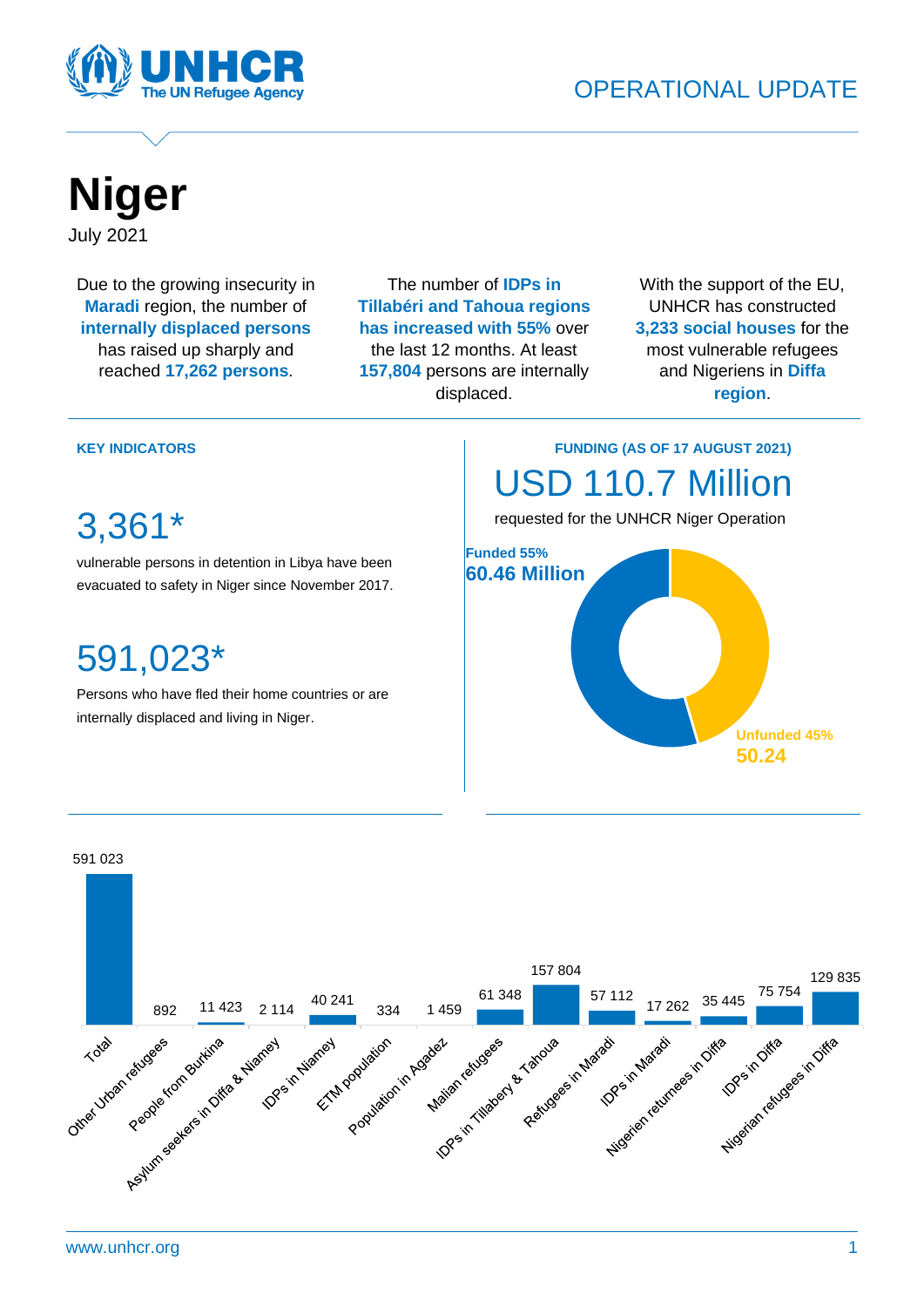

# Update on Achievements

*The operation is managed by over 390 staff in 8 locations: 1 Representation, the ETM office and the one-stop-shop in Niamey; three Sub-Offices in Agadez, Diffa and Maradi; two Field Offices in Tahoua and Tillabéri, and two Field Units in Abala and Ouallam.*

### Operational Context

Prevention and response to the **global COVID-19 pandemic** is key today. While UNHCR continues to deliver aid, the organization has set up a strategy which focuses on the centrality of protection in all interventions, as well as the need of increasing coordination with the Government and other stakeholders to respond to the pandemic. Prevention is paramount and carried out through communication campaigns, distribution of hygiene kits and site planning. UNHCR has donated tons of medical supplies and equipment to the Government of Niger, including Refugee Housing Units (RHU) to isolate confirmed cases. An estimated **5,992,023 USD** is needed to continue and scale up prevention measures in UNHCR's field operations to help respond to the COVID-19 public health emergency and prevent further spread.

**The Sahel Situation** began in 2012 with the outbreak of conflict in **northern Mali**. UNHCR and the Government of Niger have developed a joint strategy to close the camps in the Tillabéri region and to support the socioeconomic integration of **61,348 Malian refugees** into the country. With the support of the EU Trust Funds and GIZ, as well as development partners such as the World Bank and ILO, Malian refugees and their host communities have access to land, housing and livelihood opportunities, while national health, education and water infrastructures are being reinforced.

The deteriorating security situation has caused the **internal displacement of 157,804 persons** in the Tillabéri and Tahoua regions. Protection monitoring, especially in the border areas, and an adequate protection response for identified cases is ongoing. Due to rising insecurity in these areas, at least 6,534 Nigeriens, mainly women and children fled to Mali. Most of them are settled in the Cercle of Anderamboukane and Menaka.

The presence of armed groups in **Burkina Faso** has triggered the cross-border displacement of at least **11,423 persons**. Armed incursions into Niger from Burkina Faso's have also caused internal displacements. The displaced persons are stuck in inaccessible areas near the border. Their exact number is expected to be higher. This situation is expected to continue over the next months.

**The Nigeria Situation** began in 2013, with the arrival in the region of Diffa of Nigerian refugees and Nigerien returnees who had been settled in Nigeria for decades. The